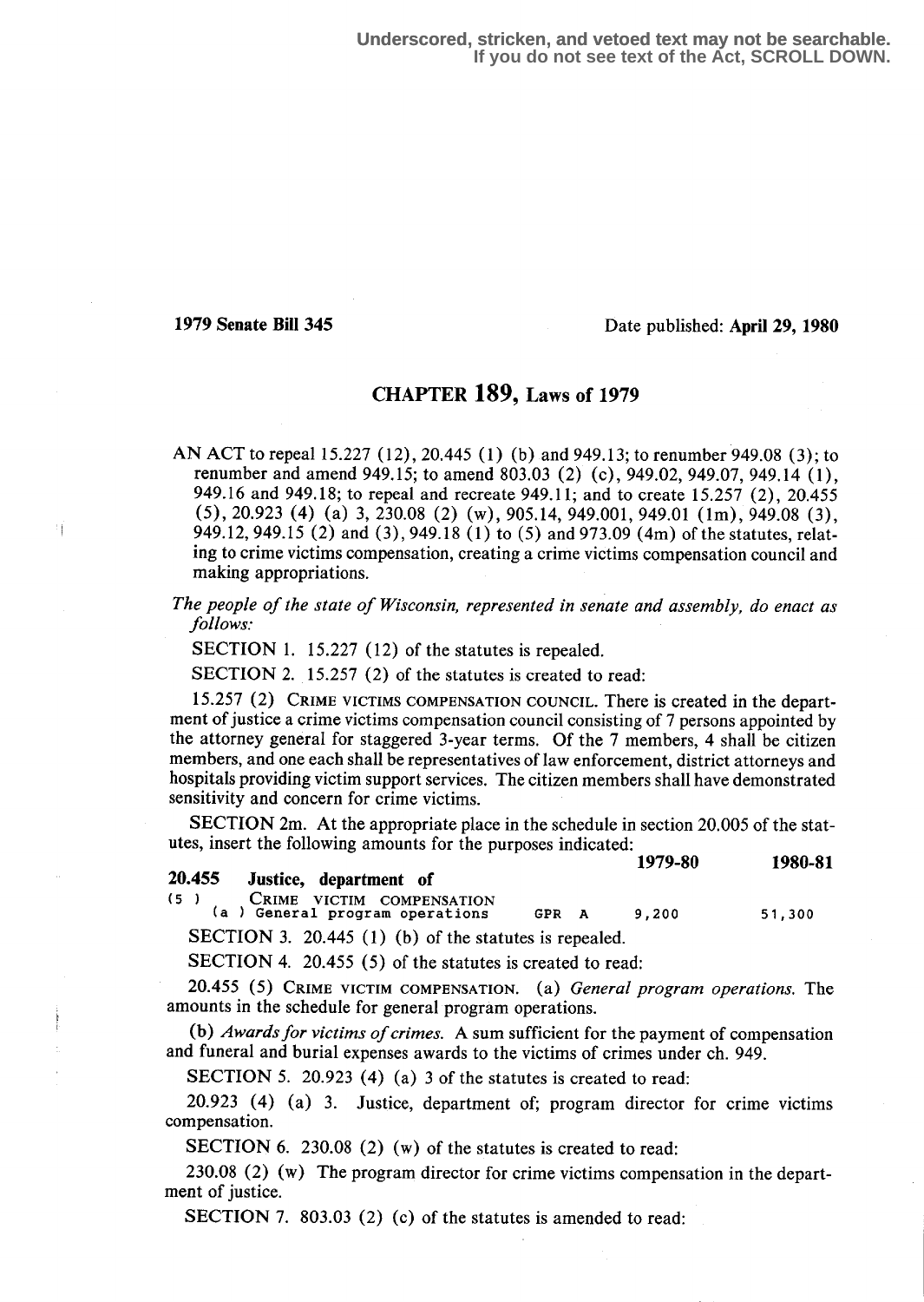# CHAPTER 189 934

803.03 (2) (c) Scheduling and pretrial conferences. At the scheduling conference and pretrial conference, the judge to whom the case has been assigned shall inquire concerning the existence of and joinder of persons with subrogated, derivative or assigned rights and shall make such orders as are necessary to effectuate the purposes of this section. If the case is an action to recover damages based on alleged criminally injurious conduct, the court shall inquire to see if an award has been made under ch. 949 and if the department of justice is subrogated to the cause of action under s. 949.15.

SECTION 8. 905.14 of the statutes is created to read:

905.14 Privilege in crime victim compensation proceedings. (1) Except as provided in sub. (2), no privilege under this chapter exists regarding communications or records relevant to an issue of the physical, mental or emotional condition of the claimant or victim in a proceeding under ch. 949 in which that condition is an element.

(2) The lawyer-client privilege applies in a proceeding under ch. 949.

SECTION 9. 949.001 of the statutes is created to read:

949.001 Legislative intent. The legislature finds and declares that the state has a moral responsibility to aid innocent victims of violent crime. In order to maintain and to strengthen our democratic system of law and social order, it is essential that the rights of the victim of a crime should be as fully protected as the rights of the criminal offender. Adequate protection and assistance of victims of crime will also encourage greater public cooperation in the successful apprehension and prosecution of criminal offenders. It is the intention of the legislature that the state should provide sufficient assistance to victims of crime and their families in order to ease their financial burden and to maintain their dignity as they go through a difficult and often traumatic period . It is also the intention of the legislature that the department should actively publicize the crime victim compensation program and promote its use.

SECTION 10. 949.01 (1m) of the statutes is created to read:

949.01 (1m) "Department" means the department of justice.

SECTION 11. 949.02 of the statutes is amended to read:

949.02 Administration. This chapter shall be administered by the department of industry, labor and human relations. The department shall appoint a program director to assist in administering this chapter. The department shall make promulgate rules for the implementation and operation of this chapter.

SECTION 13. 949.07 of the statutes is amended to read:

949.07 Manner of payment. The award, combining both the compensation award and the funeral and burial award, if applicable, shall be paid in a lump sum, except that in the case of death or protracted disability the award may provide for periodic payments. No award may be subject to execution or attachment other than for expenses resulting from valid may be subject to execution of attachment other than for expensed researing from<br>e injury which is the basis for the claim. The department may, in its discretion, pay any<br>etion of an award directly to the provider of the hijury which is the casts for the clann. The department may, in its discretion, pay any<br>portion of an award directly to the provider of any service which is the basis for that<br>portion of the claim, attachment, garnishm portion of an award directly to the provider of any service which is the basis for that portion of the claim, attachment, garnishment or other process, except that an award for allowable expense is not exempt from a claim provided products services or accommodations the costs of which are included in the award.

SECTION 14. 949.08 (3) of the statutes is renumbered 949.08 (4) .

SECTION 15. 949.08 (3) of the statutes is created to read:

949.08 (3) No award may be made to any claimant if the award would unjustly benefit the offender or accomplice.

SECTION 16. 949.11 of the statutes is repealed and recreated to read: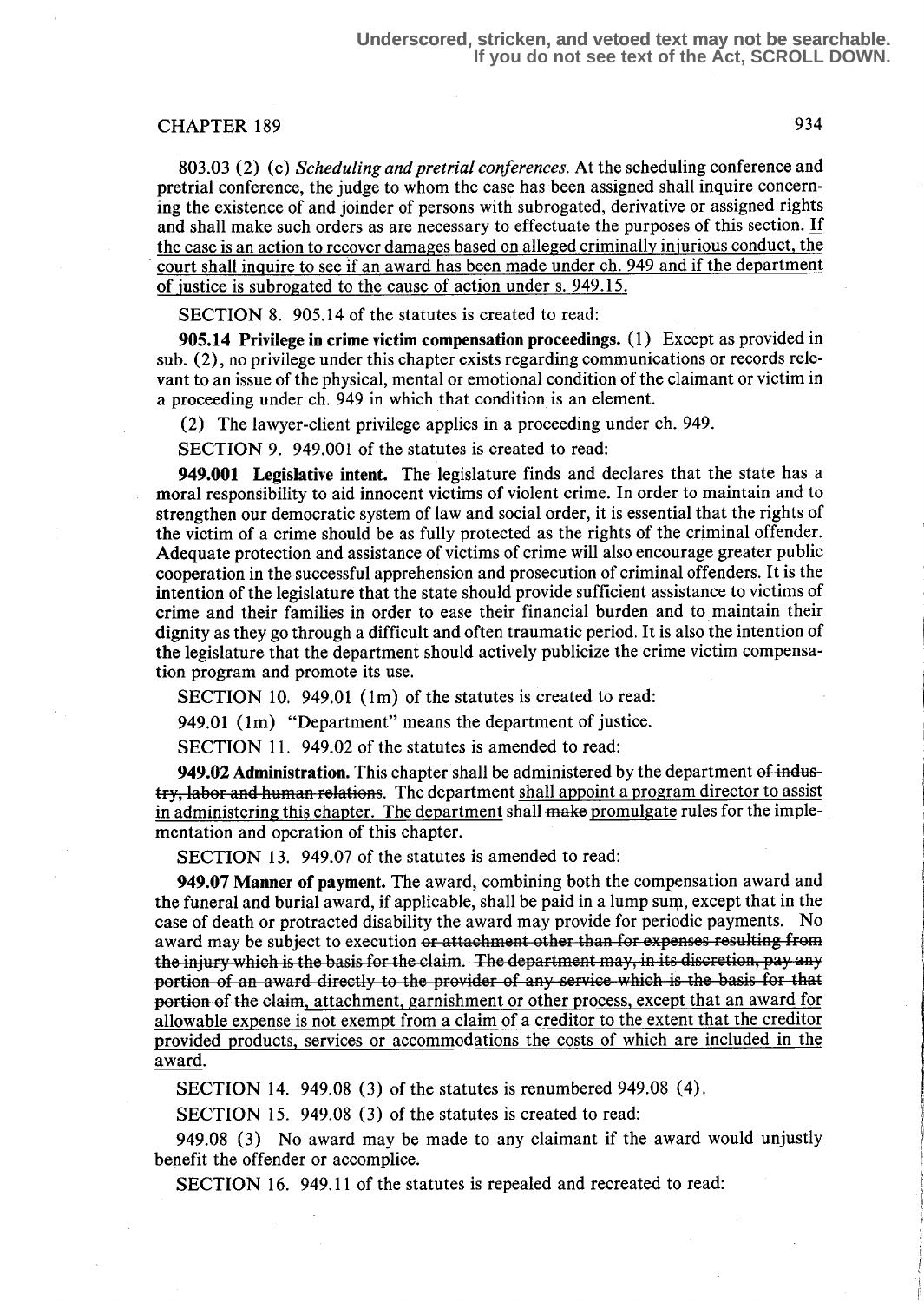949.11 Hearings. (1) The procedure of ch. 227 for contested cases applies to hearings under this chapter except as otherwise provided in this section and ss. 949.12 and 949.14.

(2) The attorney general shall authorize a hearing examiner to make findings and orders under s. 227.09 and this chapter.

(3) All hearings shall be open to the public unless in a particular case the examiner determines that the hearing, or a portion thereof, shall be held in private having regard to the fact that the offender has not been convicted or to the interest of the victim of an alleged sexual offense.

SECTION 17. 949.12 of the statutes is created to read:

949.12 Evidence of physical condition. (1) There is no privilege, except privileges arising from the attorney-client relationship, as to communications or records relevant to an issue of the physical, mental or emotional condition of the claimant or victim in a proceeding under this chapter in which that condition is an element.

(2) If the mental, physical or emotional condition of a victim or claimant is material to a claim, the department may order the victim or claimant to submit to a mental or physical examination by a physician or psychologist, and may order an autopsy of a deceased victim . The order may be made for good cause shown upon notice to the person to be examined and to all persons who have appeared. The order shall specify the time, place, manner, conditions and scope of the examination or autopsy and the person by whom it is to be made, and shall require the person to file with the department a detailed written report of the examination or autopsy. The report shall set out his or her findings, including results of all tests made, diagnoses, prognoses and other conclusions and reports of earlier examinations of the same conditions.

(3) On request of the person examined, the department shall furnish the person a copy of the report. If the victim is deceased, the department, on request, shall furnish the claimant a copy of the report.

(4) The department may require the claimant to supplement the application with any reasonably available medical or psychological reports relating to the injury for which awards are claimed.

SECTION 18. 949.13 of the statutes is repealed.

SECTION 19. 949.14 (1) of the statutes is amended to read:

949.14 (1) The department may determine and allow reasonable attorney fees to be paid out of, but not in addition to, the amount of the award granted to the applicant. No attorney may ask for, contract for or receive any larger sum than the amount so allowed. Attorney fees shall not exceed  $20\%$  10% of the amount the attorney assisted the victim in obtaining.

SECTION 20. 949.15 of the statutes is renumbered 949.15 (1) and amended to read:

949.15 (1) Whenever an order for the payment of an award for personal injury or death is or has been made under this chapter, the department shall be is subrogated to the cause of action of the applicant against the person responsible for such the injury or death and shall be entitled to may bring an action against such the person for the amount of the damages sustained by the applicant. If an amount greater than that paid pursuant to under the award order is recovered and collected in any such action, the department shall pay the balance to the applicant. If the person responsible for the injury or death has previously made restitution payments to the general fund under s. 973.09 any judgment obtained by the department under this section shall be reduced by the amount of the restitution payments to the general fund.

SECTION 21. 949.15 (2) and (3) of the statutes are created to read: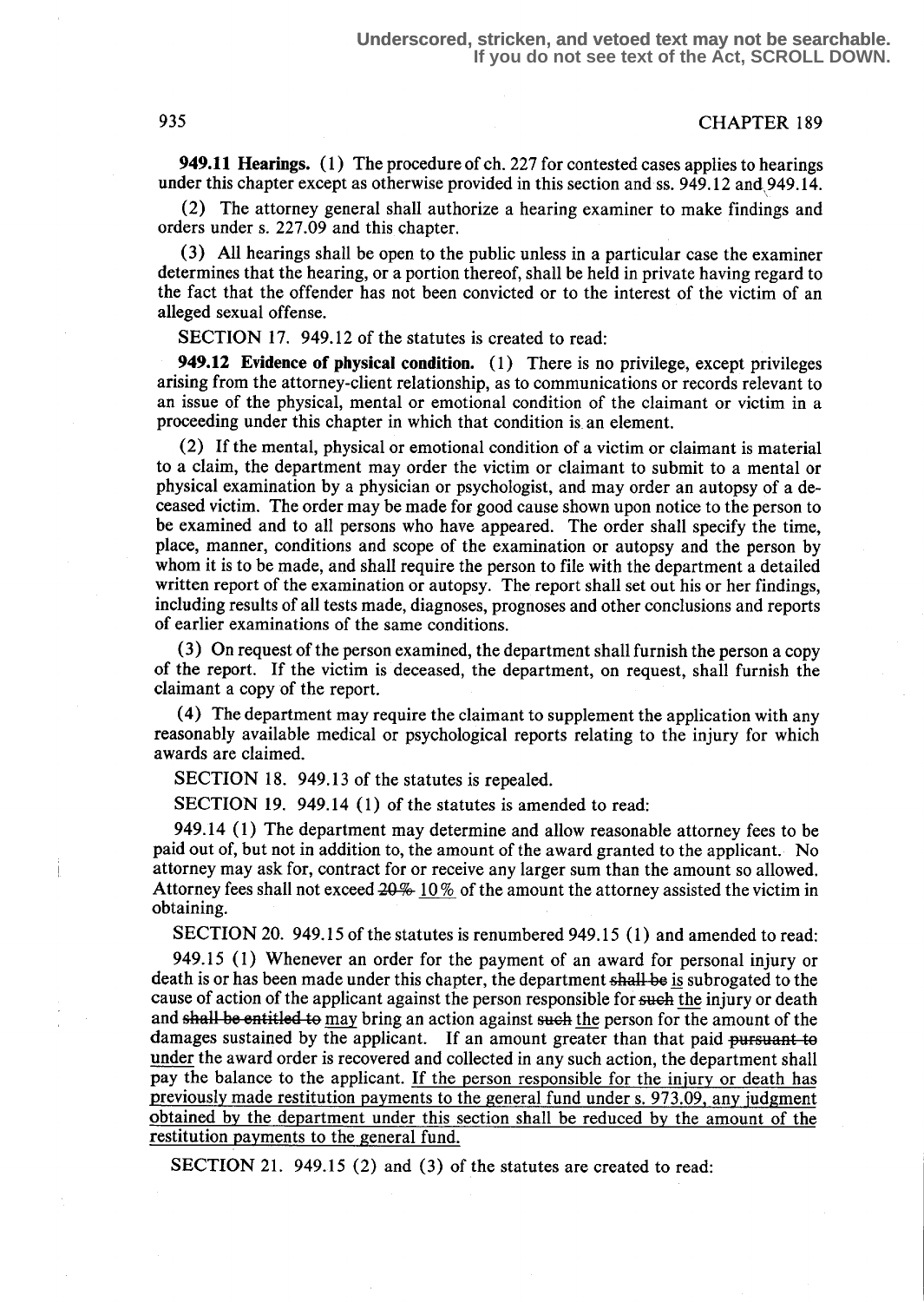#### CHAPTER 189 936

949.15 (2) If a claimant brings an action to recover damages in which the department has subrogation rights under sub. (1), the claimant shall join the department as a party under s. 803.03 (2) (a). After joinder, the department has the options specified in s. 803.03 (2) (b) .

(3) If a judgment or verdict in an action under sub. (1) or (2) indicates separately economic loss and noneconomic detriment, payments on the judgment shall be allocated between them in proportion to the amounts indicated. In such an action, the judge, on timely motion, shall direct the jury to return a special verdict, indicating separately the awards for noneconomic detriment, punitive damages and economic loss .

SECTION 22. 949.16 of the statutes is amended to read:

949.16 Confidentiality of records. The record of a proceeding before an examiner or the department or the labor and industry review commission under this chapter shall be is a public record. Any record or report obtained by an examiner or the department or the labor and industry review commission, the confidentiality of which is protected by any other law or rule, shall remain confidential.

SECTION 23 . 949.18 of the statutes is amended to read:

949.18 (title) Report by the department . The department shall annually prepare and transmit to the governor and legislature a report of its activities under this chapter including the name of each applicant, a brief description of the facts in each case, and the amount of any award::

SECTION 24. 949.18 (1) to (5) of the statutes are created to read:

949.18 (1) An explanation of the procedures for filing and processing claims under this chapter.

(2) A description of the programs and policies instituted to promote public awareness about crime victim compensation.

(3) An analysis of future needs and suggested program improvements.

(4) A copy of the forms utilized under this chapter.

(5) A complete statistical analysis of the cases handled under this chapter, including:

(a) The number of claims filed.

(b) The number of claims approved and the amount of each award.

(c) The number of claims denied and the reasons for rejection.

(d) A breakdown of claims by geographic area, month, age and sex of victim, type of crime committed and other relevant facts.

(e) A summary of cases handled under this chapter.

SECTION 25. 973.09 (4m) of the statutes is created to read:

973.09 (4m) If the defendant is placed on probation, the court shall determine if restitution would be an appropriate condition of probation. If restitution is ordered, the court shall inquire to see if an award has been made under ch. 949 and if the department of justice is subrogated to the cause of action under s. 949.15. If the restitution ordered is less than or equal to the award under ch. 949, the restitution shall be paid only to the general fund. If the restitution ordered is greater than the award under ch. 949, the general fund shall receive an amount equal to the award under ch. 949 and the balance shall be paid to the victim.

SECTION 26. Program responsibilities. (1) In the list of program responsibilities specified for the department of industry, labor and human relations in section 15 .221 (intro.) of the statutes, reference to chapter "949" is deleted.

(2) In the list of program responsibilities specified for the department of justice in section 15.251 (intro.) of the statutes, reference to chapter "949" is inserted.